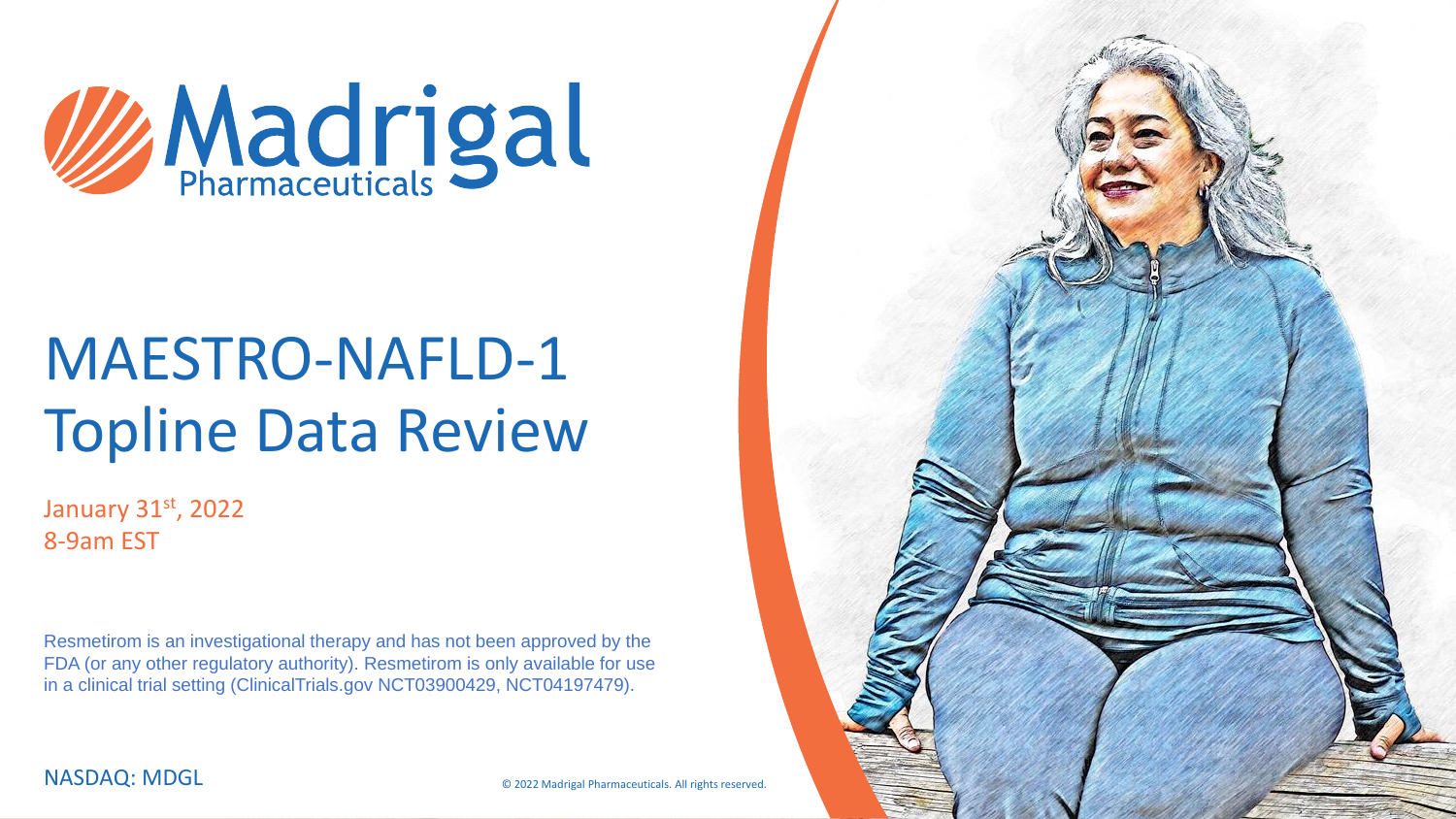This communication contains "forward-looking statements" made pursuant to the safe harbor provisions of the Private Securities Litigation Reform Act of 1995, that are based on our beliefs and *assumptions and on information currently available to us but are subject to factors beyond our control. Forward-looking statements include but are not limited to statements or references concerning: our clinical trials, including the anticipated timing of disclosure or presentations of data from our trials; research and development activities; market size and patient treatment estimates for NASH and NAFLD patients; the timing and results associated with the future development of our lead product candidate, MGL-3196 (resmetirom); our primary and secondary study*  endpoints for resmetirom and the potential for achieving such endpoints and projections; plans, objectives and timing for making a Subpart H (Accelerated Approval of New Drugs for Serious or Life-Threatening Illnesses) submission to FDA; optimal dosing levels for resmetirom; projections regarding potential future NASH resolution, safety, fibrosis treatment, cardiovascular effects, lipid *treatment or biomarker effects with resmetirom; the efficacy and safety of resmetirom for non-cirrhotic NASH patients and cirrhotic NASH patients; ex-U.S. launch/partnering plans; the predictive*  power of liver fat reduction measured by non-invasive tests on NASH resolution with fibrosis reduction or improvement; the predictive power of liver fat liver volume changes or MAST scores for *NASH and/or NAFLD patients; the effects of resmetirom's mechanism of action; the achievement of enrollment objectives concerning patient number, safety database and/or timing for our studies; the predictive power of NASH resolution and/or liver fibrosis reduction with resmetirom using non-invasive tests, including the use of ELF, FibroScan, MRE and/or MRI-PDFF; the ability to develop clinical evidence demonstrating the utility of non-invasive tools and techniques to screen and diagnose NASH and/or NAFLD patients; the predictive power of non-invasive tests generally,*  including for purposes of diagnosing NASH, monitoring patient response to resmetirom, or recruiting a NASH clinical trial; potential NASH or NAFLD patient risk profile benefits with resmetirom; *the potential for resmetirom to become the best-in-class and/or first-to-market treatment option for patients with NASH and liver fibrosis; and our possible or assumed future results of operations and expenses, business strategies and plans, capital needs and financing plans, trends, market sizing, competitive position, industry environment and potential growth opportunities, among other things. Forward-looking statements: reflect management's current knowledge, assumptions, judgment and expectations regarding future performance or events; include all statements that are not historical facts; and can be identified by terms such as "allow," "anticipates," "be," "believes," "continue," "could," "demonstrate," "design," "estimates," "expects," "forecasts," "future," "goal," "hopeful," "inform," "intends," "may," "might," "planned", "plans," "positions," "potential," "powers," "predicts," "predictive," "projects," "seeks," "should," "will," "will be," "would" or similar expressions and the negatives of those terms. Although management presently believes that the expectations reflected in such forward-looking statements are reasonable, it can give no assurance that such expectations will prove to be correct and you should be aware that actual results could differ materially from those contained in the forward- looking statements.* 

*Forward-looking statements are subject to a number of risks and uncertainties including, but not limited to: our clinical development of resmetirom; enrollment uncertainties, generally and in relation to COVID-19-related measures that may be continued for an uncertain period of time or implemented; outcomes or trends from competitive studies; future topline data timing or results; the risks of achieving potential benefits in studies that include substantially more patients than our prior studies; limitations associated with early stage, non-placebo controlled study data; the*  timing and outcomes of clinical studies of resmetirom; and the uncertainties inherent in clinical testing. Undue reliance should not be placed on forward- looking statements, which speak only as of *the date they are made. Madrigal undertakes no obligation to update any forward-looking statements to reflect new information, events or circumstances after the date they are made, or to reflect the occurrence of unanticipated events. Please refer to Madrigal's submissions filed or furnished with the U.S. Securities and Exchange Commission for more detailed information regarding these risks and uncertainties and other factors that may cause actual results to differ materially from those expressed or implied. We specifically discuss these risks and uncertainties in greater*  detail in the section entitled "Risk Factors" in our Annual Report on Form 10-K for the year ended December 31, 2020, as well as in our other filings with the SEC.

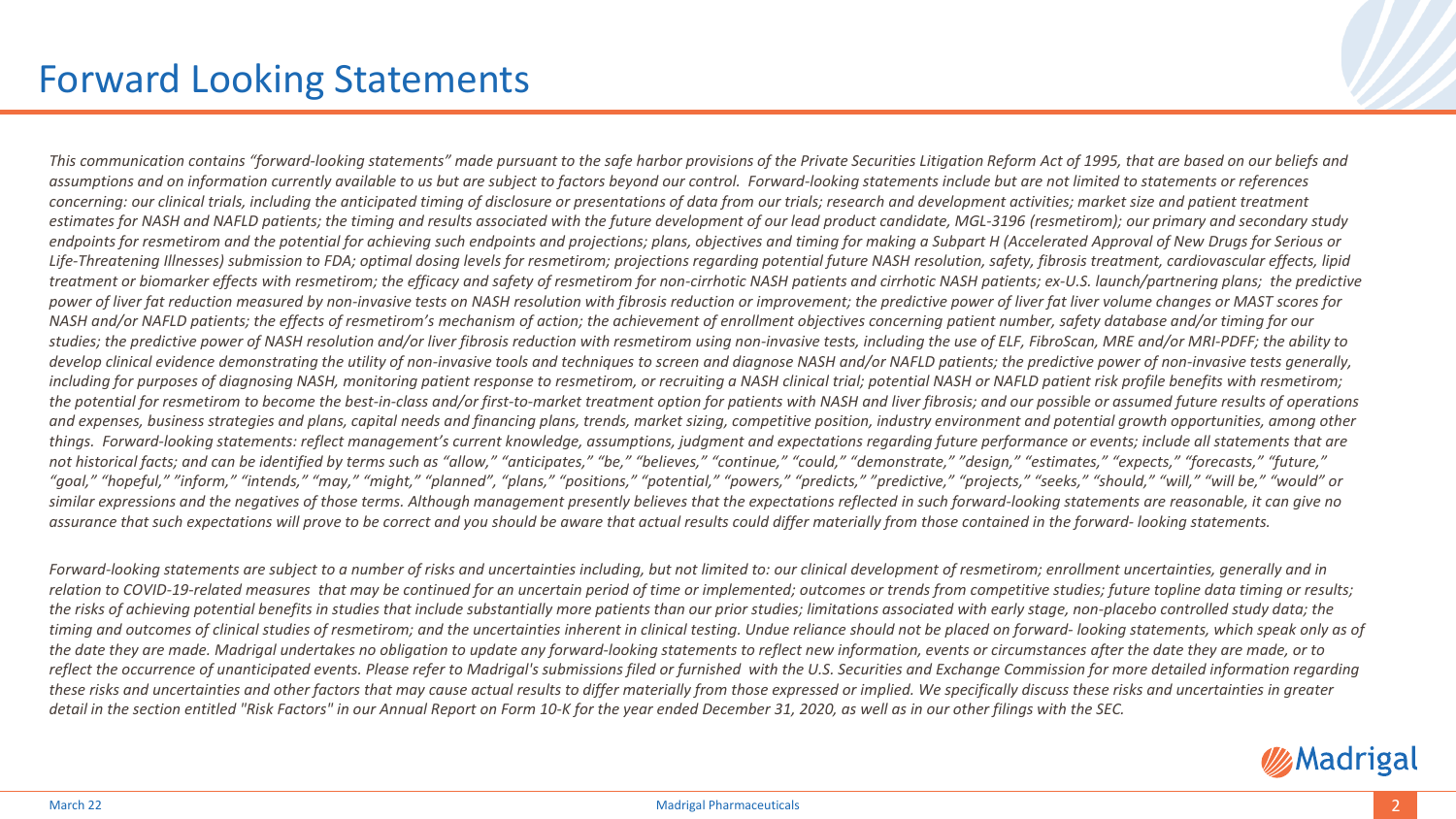- 
- **2. MAESTRO-NAFLD-1 Topline Data**

**1. Introduction** Paul Friedman, M.D., Chief Executive Officer

Becky Taub, M.D., Chief Medical Officer and President of R&D

Stephen Harrison, M.D., Medical Director for Pinnacle Clinical Research, San Antonio, Texas, Visiting Professor of Hepatology, Oxford University, and Principal Investigator of the MAESTRO studies

**3. Q&A**

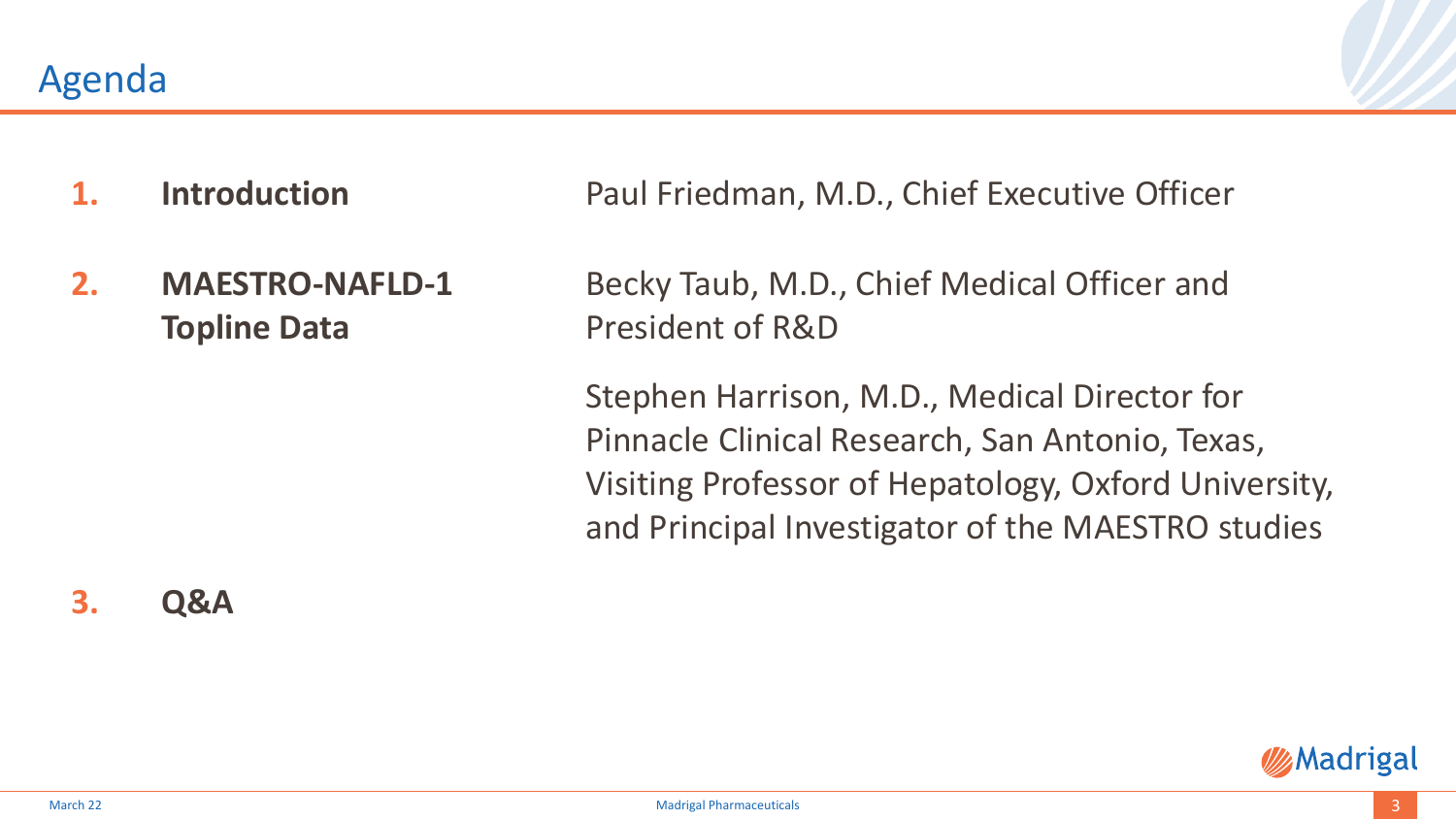

## **MAESTRO-NAFLD-1 Topline Data Review**

*"These positive results from the first of our two Phase 3 MAESTRO trials support our conviction that resmetirom has the potential to be the first medication approved for the treatment of patients with NASH and liver fibrosis."* 

- *Paul A. Friedman, M.D., Chairman and Chief Executive Officer*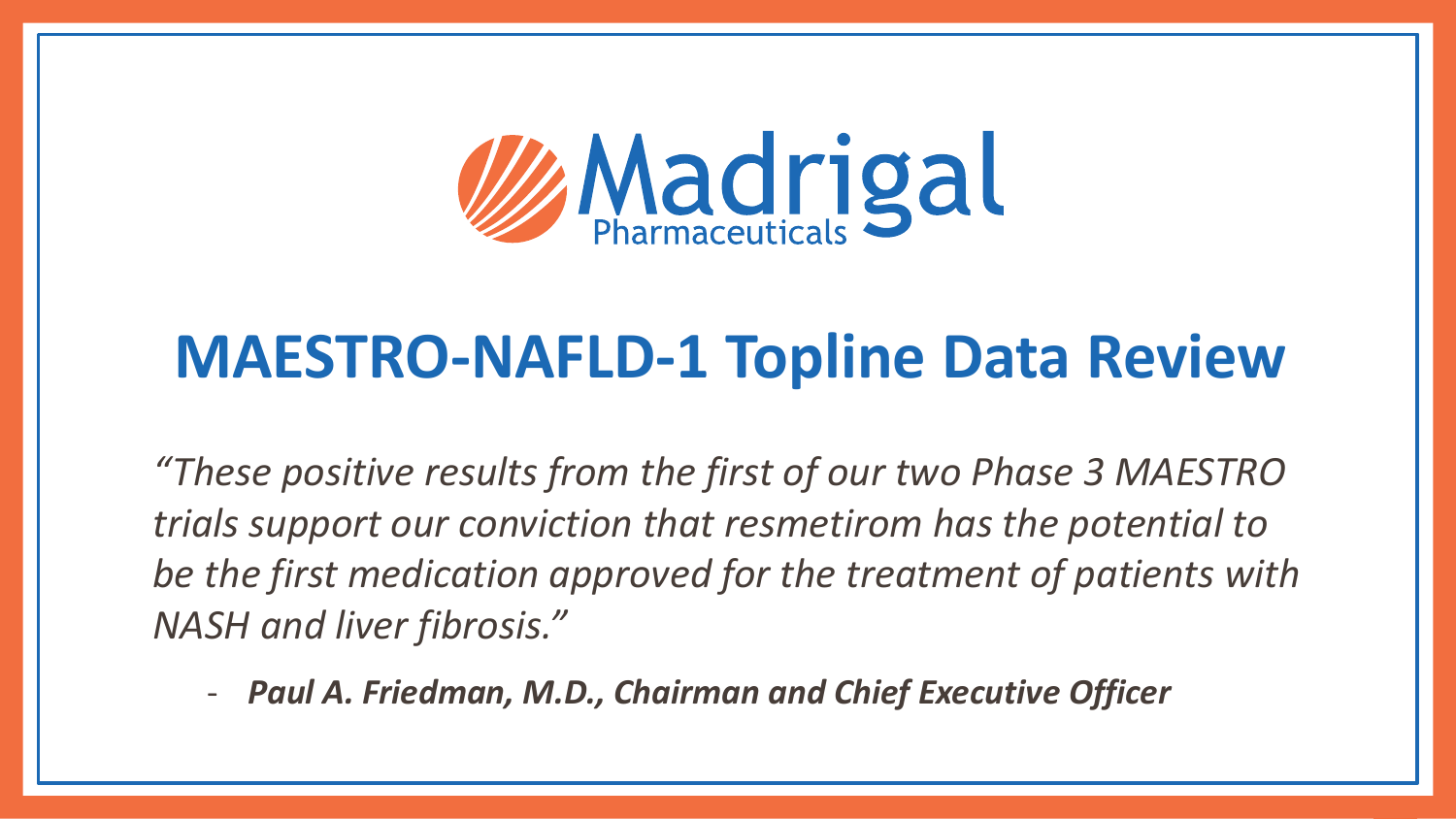### Phase 3 MAESTRO-NAFLD-1 (presumed NASH) Study Design: Randomized, Double-Blind, PBO Controlled with 100 mg Open Label Arm



#### **Comparator/Arms**

- Randomized 1:1:1:1 resmetirom 80, 100 mg, placebo, open label 100 mg
- 1143 presumed NASH patients enrolled in the USA (~80 sites)
	- 972 randomized to double-blind arms; 171 open label patients completed randomization of this arm July 1, 2020
- Additional ongoing cohorts include well compensated NASH cirrhosis open label arm (n>150); some additional screen fail patients from MAESTRO-NASH with F2-F3 stage fibrosis and NAS<4

#### **Inclusion/Exclusion**

- Requires 3 metabolic risk factors (Metabolic Syndrome)
- ◼ FibroScan (VCTE) kPa≥ 5.5 and ≤8.5, CAP≥280, except at sites not participating in MAESTRO-NASH where FibroScans ≥ 5.5 kPa (no upper limit) were allowed; includes MAESTRO-NASH patients who screen fail at the biopsy stage
- ≥8 % liver fat on MRI-PDFF

*A "Real-life" NASH Study with Non-invasive Monitoring of Patient Response*

**W**Madrigal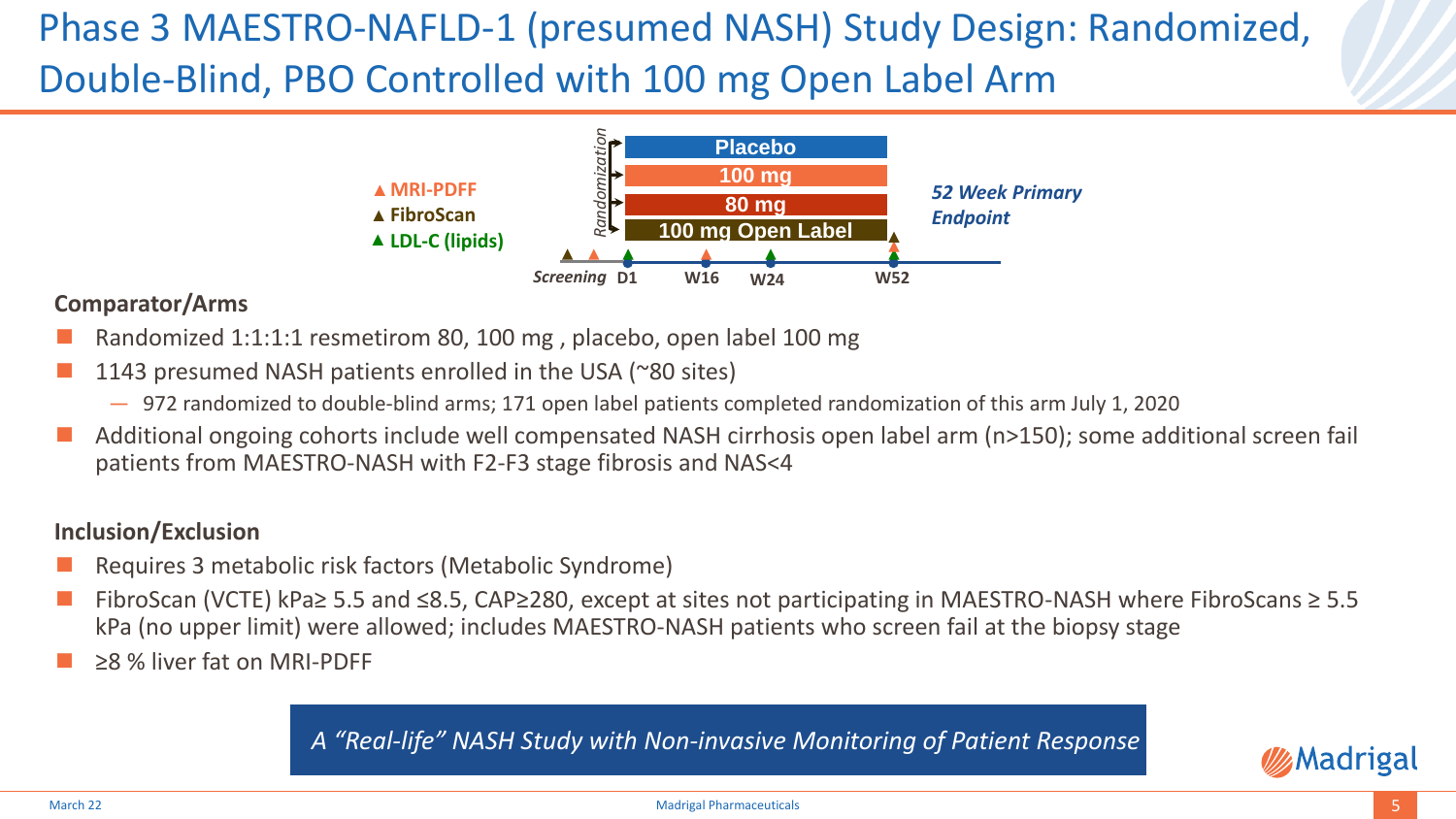#### MAESTRO-NAFLD-1 Patients and Endpoints

- ◼ A total of 171 subjects were randomized to the open label non-cirrhotic resmetirom 100 mg 52-week open label arm. All were included in the safety population; 94% and 89% completed key efficacy endpoints at Weeks 24 and 52, respectively. Drop out rate secondary to AEs was 1.2%
- ◼ A total of 972 patients were randomized in the double blind arms; 969 patients, safety population; 943 patients, mITT population for evaluation of key secondary and other endpoints
- The study remains blinded at the individual patient level; treatment groups are unblinded in topline data. As prespecified, if an assessment had <25 patients across all treatment groups, the output was suppressed, to prevent any possibility of individual patient unblinding
	- Site data are collected, final checks ongoing

#### **MAESTRO-NAFLD-1 Objectives**

- ◼ Primary safety objective: to evaluate the safety and tolerability of once-daily, oral administration of 80 or 100 mg resmetirom versus matching placebo as measured by: Incidence of Adverse Events [ Time Frame: 52 weeks ]
- Key secondary efficacy objectives (hierarchical control): percent change from baseline in LDL-C; percent change from baseline in ApoB at Week 24; percent change from baseline in hepatic fat fraction by MRI-PDFF at Week 16; percent change from baseline in triglycerides (baseline >=150 mg/dL) at Week 24; change from baseline in FibroScan CAP and VCTE at Week 52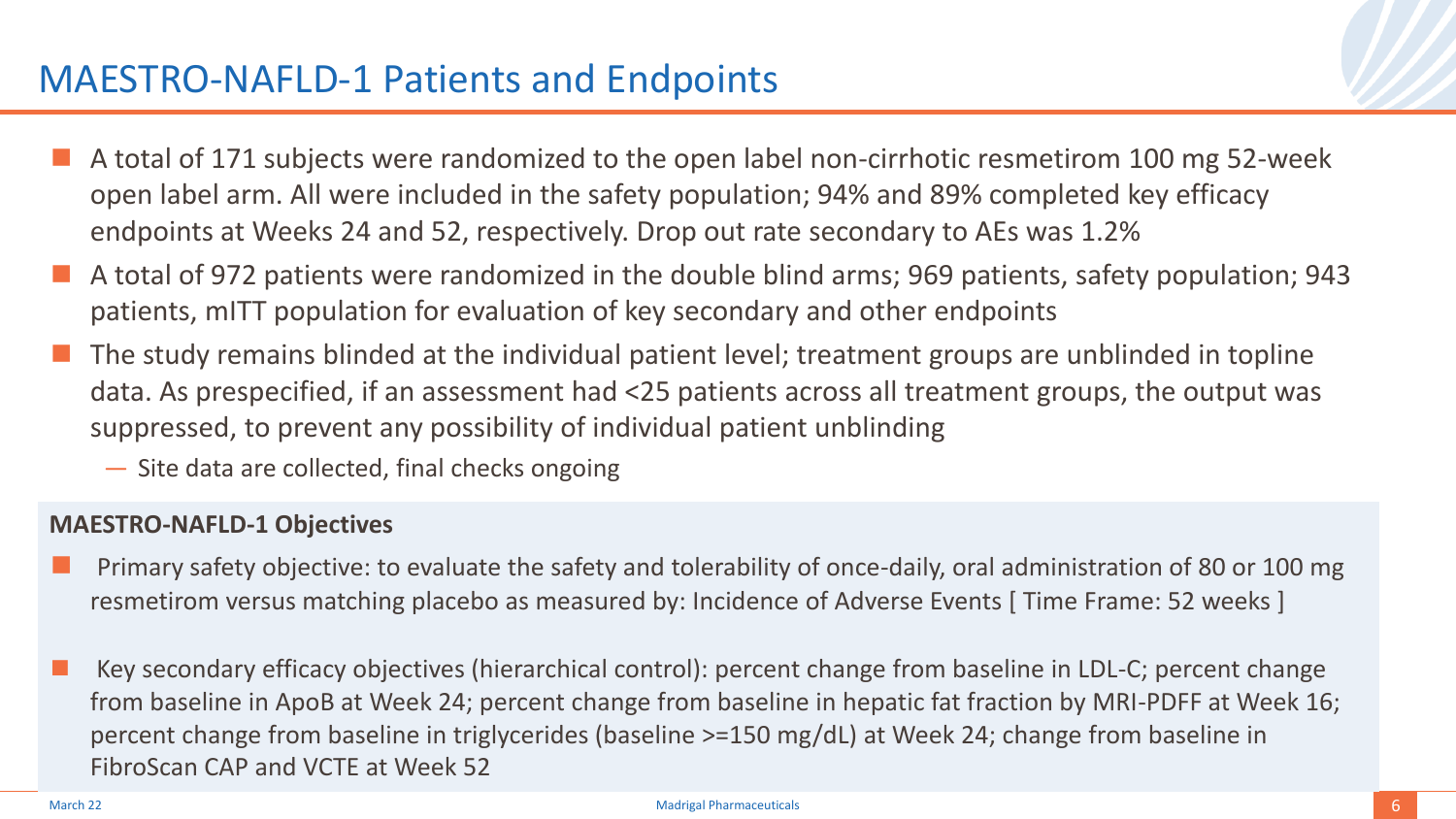#### Study Design



Visits were conducted every 4 weeks for 52 weeks on IP with a visit after 4 weeks of follow up off IP (Week 56)

- Laboratory and imaging assessments
	- Lipids and safety labs were collected at each visit
	- MRI-PDFF, MRE in patients with baseline MRE>=2.9 were conducted at Baseline, Week 16 and 52; A subset of patients had C<sub>T1</sub>
	- Special biomarkers (inflammation and fibrosis) were collected q 12 weeks
	- Baseline and Week 52 imaging included Dexa scan to measure bone mineral density and FibroScan (CAP and VCTE)
- The study was monitored q3 month by an unblinded data monitoring committee. Potential cardiovascular or hepatic events were evaluated by blinded adjudication committees
- Patients completing the study could enroll in a 52-week active treatment extension study (MAESTRO-NAFLD-OLE)

**W**Madrigal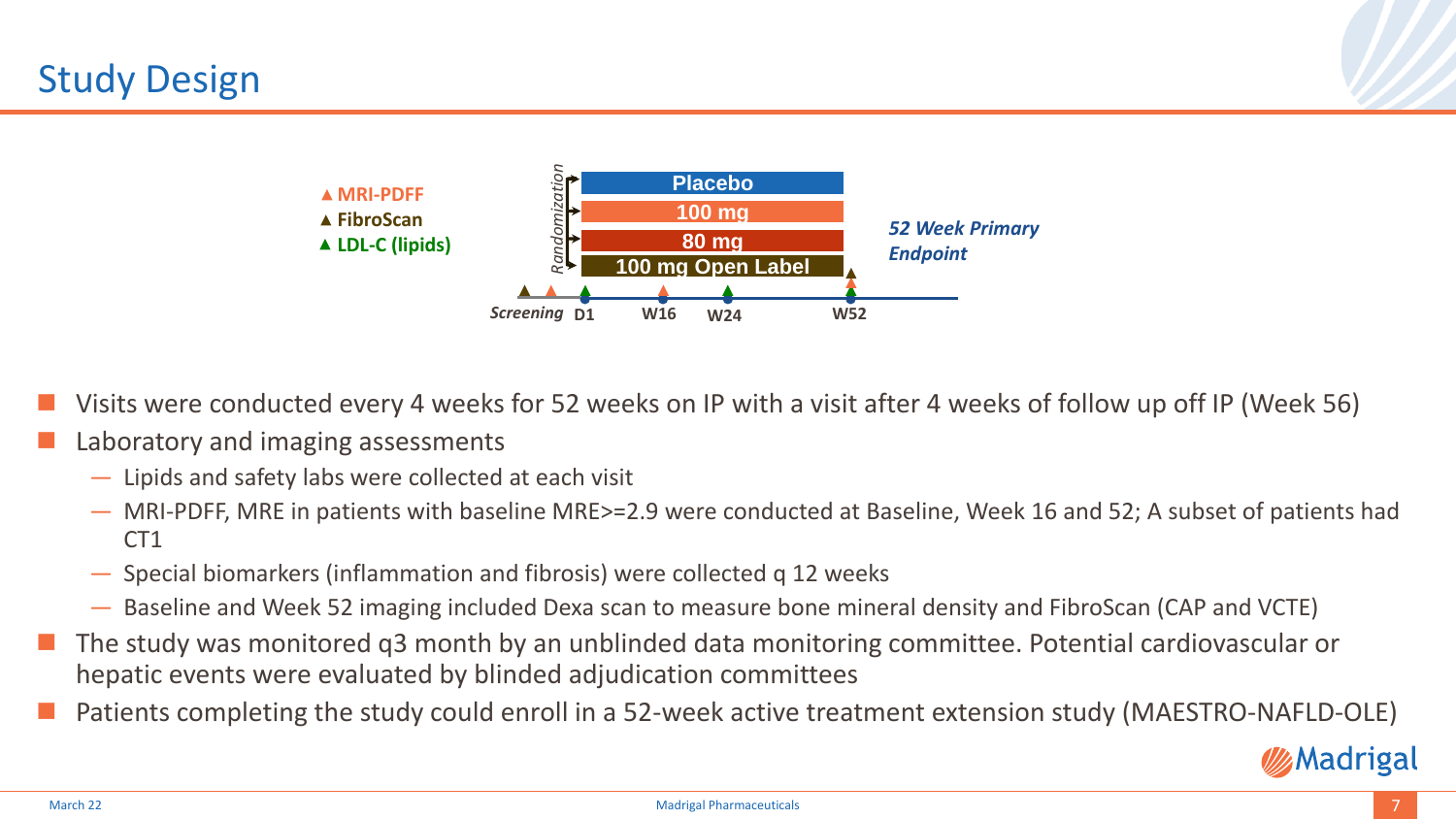|                                          | <b>Resmetirom 80 mg</b> | <b>Resmetirom 100 mg</b> | <b>Placebo</b> |
|------------------------------------------|-------------------------|--------------------------|----------------|
| Randomized                               | $(N=327)$               | $(N=325)$                | $(N=320)$      |
| Withdrawal by Subject<br>(Other than AE) | 49 (15.0)               | 32(9.8)                  | 39(12.2)       |
| Lost to Follow-up                        | 24(7.3)                 | 22(6.8)                  | 16(5.0)        |

- ◼ MAESTRO-NAFLD-1 was conducted from December 2019 to November 2021 during the height of the COVID pandemic
	- Enrollment was robust and exceeded original target of a total of 700 patients (double blind plus open label populations)
- Maximum study withdrawals occurred at the height of COVID infections (Nov 2020 to Feb 2021); enrollment was completed in October 2020
	- Withdrawals were not different according to randomized treatment in the double-blind arms
	- AE related withdrawals were uncommon (21 total AE-related withdrawals in the 56 week study period)
- ◼ Average COVID-related dose/visit interruption (COVID missed visit or COVID-related missed blister pack delivery) was 2 visits per patient
- MAESTRO-NASH serial liver biopsy study has not been significantly impacted by COVID-related issues or patient withdrawals — 5-6% withdrawal by subject/LTFU in 52 week time period, consistent with pre-COVID expectations **Madrigal**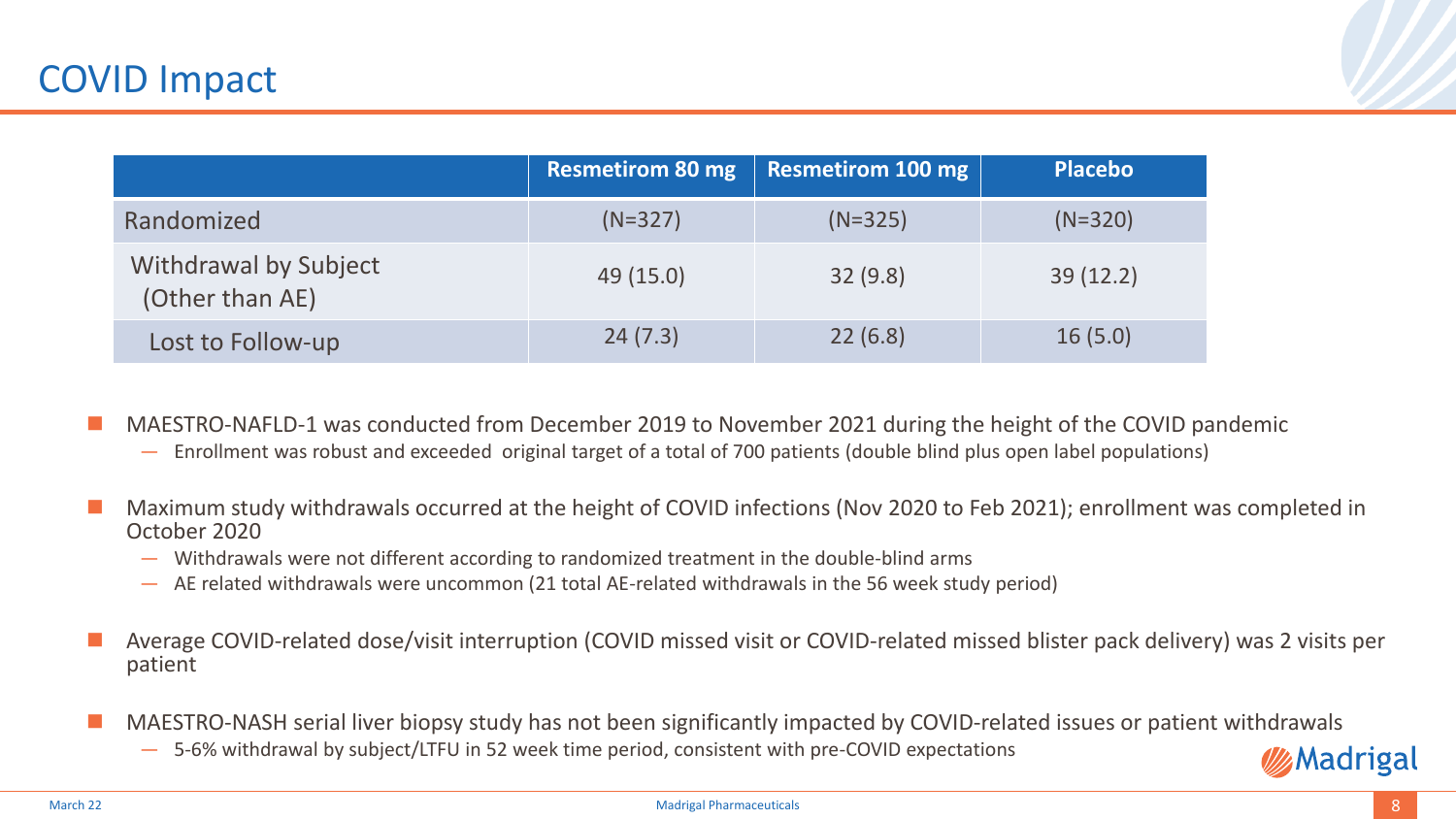| <b>Baseline Characteristic</b>           | <b>Resmetirom 80 mg</b> | <b>Resmetirom 100 mg</b> | <b>Placebo</b> |
|------------------------------------------|-------------------------|--------------------------|----------------|
| Number (total = $943$ ) <sup>1</sup>     | 320                     | 314                      | 309            |
| Age (SD)                                 | 56.2 $(11.7)$           | 56.2 $(11.5)$            | 55.7(12.2)     |
| Male $(\%)$                              | 141(44.1)               | 142(45.2)                | 146 (47.2)     |
| White (%)                                | 284 (88.8)              | 278 (88.5)               | 276 (89.3)     |
| Hispanic or Latino (%)                   | 105 (32.8)              | 103(32.8)                | 118 (38.2)     |
| BMI ( $\text{kg/m}^2$ ) at Baseline (SD) | 35.4(6.0)               | 35.4(6.4)                | 35.2(5.8)      |
| Type 2 Diabetes (%)                      | 156 (48.8)              | 152(48.4)                | 156 (50.5)     |
| Hypertension (%)                         | 243 (75.9)              | 237(75.5)                | 238(77.0)      |
| ASCVD risk score (SD)                    | 12.7(11.5)              | 12.3(11.8)               | 13.7(12.9)     |
| LDL cholesterol, mg/dL (SD)              | 111.3 (37.8)            | 109.1(36.4)              | 105.9 (36.9)   |
| ApoB, mg/dL (SD)                         | 97.7(26.3)              | 95.4 (24.9)              | 94.5(27.0)     |
| Triglycerides, mg/dL (SD)                | 176.2 (94.5)            | 173.7 (93.7)             | 187.3 (120.6)  |
| FibroScan VCTE (kPa (SD))                | 7.33(4.4)               | 7.28(4.2)                | 7.55(5.6)      |
| CAP (SD)                                 | 339.3 (32.9)            | 341.1 (34.0)             | 344.1 (33.6)   |
| MRI-PDFF, % fat fraction (SD)            | 17.60(6.6)              | 17.98(7.3)               | 17.83(6.9)     |

<sup>1</sup>Randomized with at least one post-baseline assessment, e.g. at least week 4; for imaging endpoints, baseline and at least one post baseline assessment; CAP, controlled attenuation parameter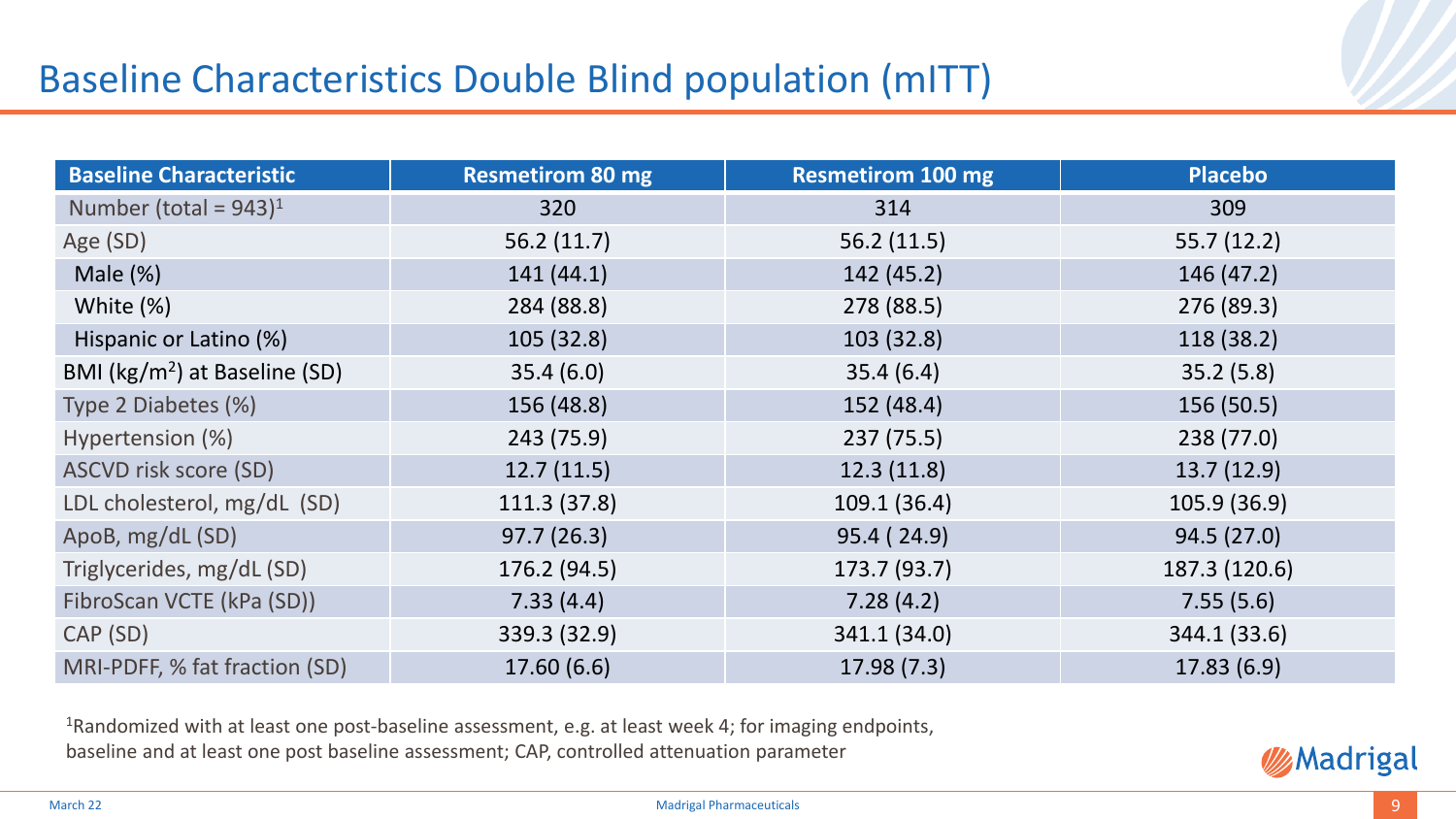|                              | <b>Resmetirom</b>                      | <b>Resmetirom</b> | <b>Placebo</b> |  |  |  |
|------------------------------|----------------------------------------|-------------------|----------------|--|--|--|
|                              | $80 \text{ mg}$                        | <b>100 mg</b>     |                |  |  |  |
| Safety population            | $(N=327)$                              | $(N=324)$         | $(N=318)$      |  |  |  |
| At least one TEAE            | 289 (88.4)                             | 279 (86.1)        | 260 (81.8)     |  |  |  |
| At least one Serious TEAE    | 20(6.1)                                | 24(7.4)           | 20(6.3)        |  |  |  |
| TEAE $\geq$ Grade 3 Severity | 26(8.0)                                | 29(9.0)           | 29(9.1)        |  |  |  |
| AE discontinuations from     | All treatments combined, n=21; (2.17%) |                   |                |  |  |  |
| study                        |                                        |                   |                |  |  |  |
| <b>Maximum NCI CTCAE</b>     |                                        |                   |                |  |  |  |
| <b>Severity Grade</b>        |                                        |                   |                |  |  |  |
| Grade 1                      | 99 (30.3)                              | 99 (30.6)         | 92 (28.9)      |  |  |  |
| Grade 2                      | 164 (50.2)                             | 151 (46.6)        | 139(43.7)      |  |  |  |
|                              |                                        |                   |                |  |  |  |
| AEs over 10%                 |                                        |                   |                |  |  |  |
| Diarrhea*                    | 76 (23.2)                              | 101(31.2)         | 44 (13.8)      |  |  |  |
| Nausea*                      | 38 (11.6)                              | 59 (18.2)         | 25(7.9)        |  |  |  |

*AE (adverse event); TEAE (treatment emergent adverse event); NCI (National Cancer Institute); CTCAE (Common Terminology Criteria for Adverse Events); \*No diarrhea was seen in the multiple ascending dose study at doses up to 200 mg; the incidence of diarrhea was 2% and nausea 0% at the 100 mg dose across completed Phase 1 studies*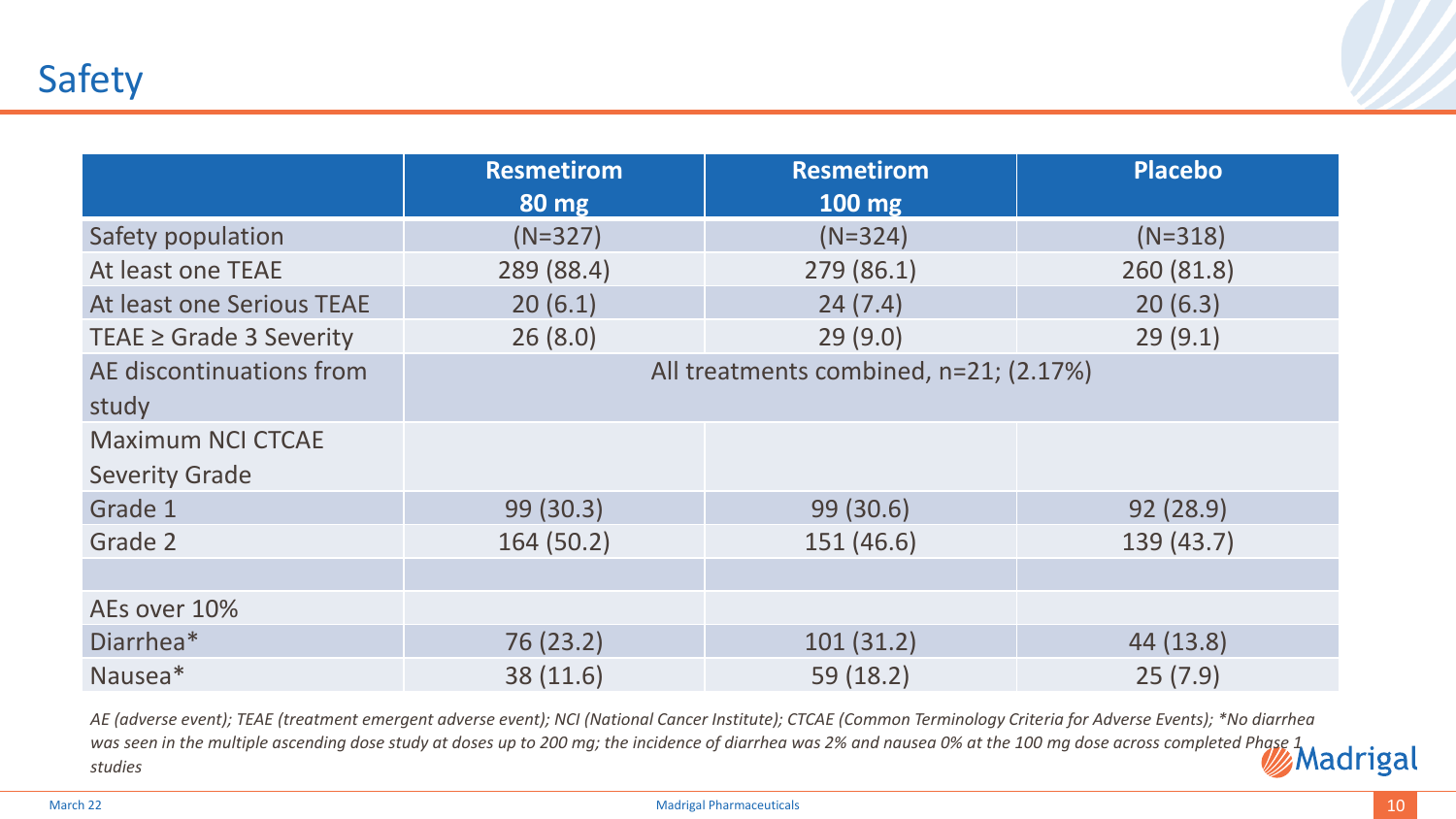|                                                              | <b>Resmetirom</b><br><b>100 mg OL</b> | <b>Resmetirom</b><br>$80 \text{ mg}$ | p-value   | <b>Resmetirom</b><br>$100 \text{ mg}$ | p-value   | <b>Placebo</b>              |
|--------------------------------------------------------------|---------------------------------------|--------------------------------------|-----------|---------------------------------------|-----------|-----------------------------|
| LDLc %CFB (SE) (Week 24)                                     | $-21(1.9)$                            | $-12.7(2.1)$                         | < .0001   | $-14.4(2.1)$                          | < .0001   | $-1.7(2.0)$                 |
| ApoB %CFB (SE) (Week 24)                                     | $-22(1.5)$                            | $-14.6(1.5)$                         | < .0001   | $-16.6(1.6)$                          | < .0001   | $-0.1(1.5)$                 |
| MRI-PDFF %CFB (Week 16)                                      | $-49%$                                | $-41%$                               | < .0001   | $-48%$                                | < .0001   | $-6%$                       |
| Liver volume PDFF correction %CFB                            | $-60%$                                |                                      |           |                                       |           |                             |
| MRI-PDFF %CFB (Week 52)                                      | $-53%$                                | $-43%$                               | < .0001   | $-48%$                                | < .0001   | $-8%$                       |
| Liver volume PDFF correction %CFB                            | $-61%$                                |                                      |           |                                       |           |                             |
| <b>Triglycerides</b><br>baseline >150 mg/dL, CFB (SE)        | $-65(8.3)$                            | $-55.6(8.6)$                         | <b>NA</b> | $-59(6.5)$                            | <b>NA</b> | $-6.9(16.1)$                |
| Triglycerides baseline >150 mg/dL<br>(geomean) %CFB (95% CI) | $-25(3.1)$                            | $-19.5$ ( $-27.0$ to<br>$-11.1)$     | $=.0005$  | $-21.5$ ( $-28.0$ to $-$<br>14.3)     | < .0001   | $-2.1$ ( $-10.6$ to<br>7.4) |

*CFB (change from baseline); SE (standard error); APOB (Apolipoprotein B); MRI-PDFF (magnetic resonance imaging proton density fat-fraction); CI (confidence interval); OL, open label non-cirrhotic arm randomized concurrently with double-blind arms*

- ◼ Hierarchically-controlled key secondary endpoints were achieved for both dose groups
	- Lipid reductions were numerically greater in the 100 mg open label treatment arm compared to the 100 mg double-blind arm. Patients in the open-label active 100 mg treatment arm were less impacted by COVID-related dose interruptions than double-blind patients
- MRI-PDFF reductions were robust even though some double-blind patients had COVID-related treatment interruptions prior to the Week 16 or 52 MRI-PDFFs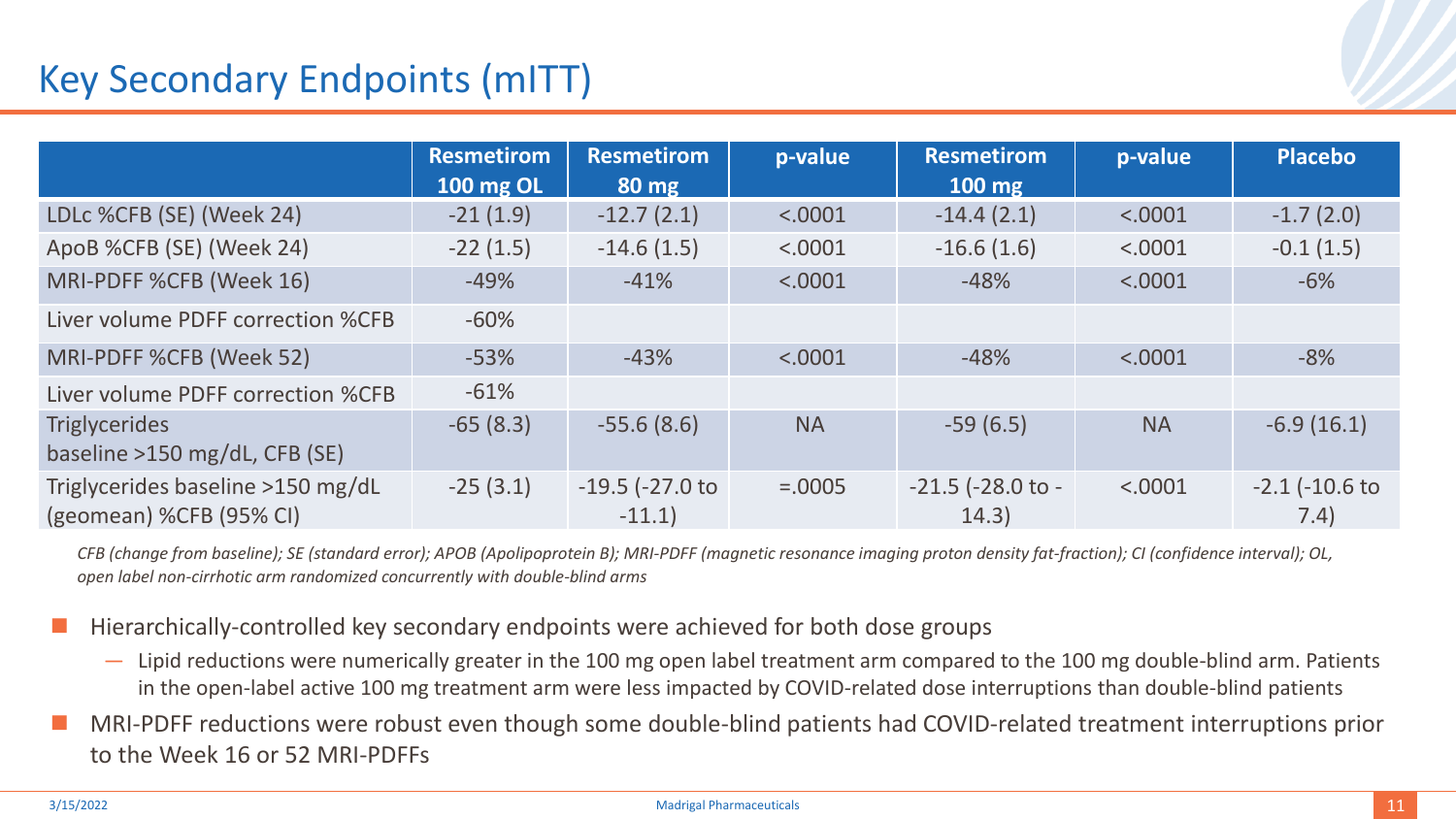#### Safety database

- Based on patients dosed with at least 100 and/or 80 mg per day in completed and ongoing studies, resmetirom has dosed a number of subjects in relevant studies that we believe is consistent with ICH guidance for safety database for long-term treatment therapies (at least 1500 patients dosed for specified lengths at the top approved dose)
- Phase 1 studies
	- A total of 12 Phase 1 studies have been conducted
- Phase 2 studies
	- Two completed Phase 2 studies
- Phase 3 studies
	- MAESTRO-NASH, subpart H population
	- MAESTRO-NAFLD-1
	- MAESTRO-NAFLD-OLE, a 52-week extension study of MAESTRO-NAFLD-1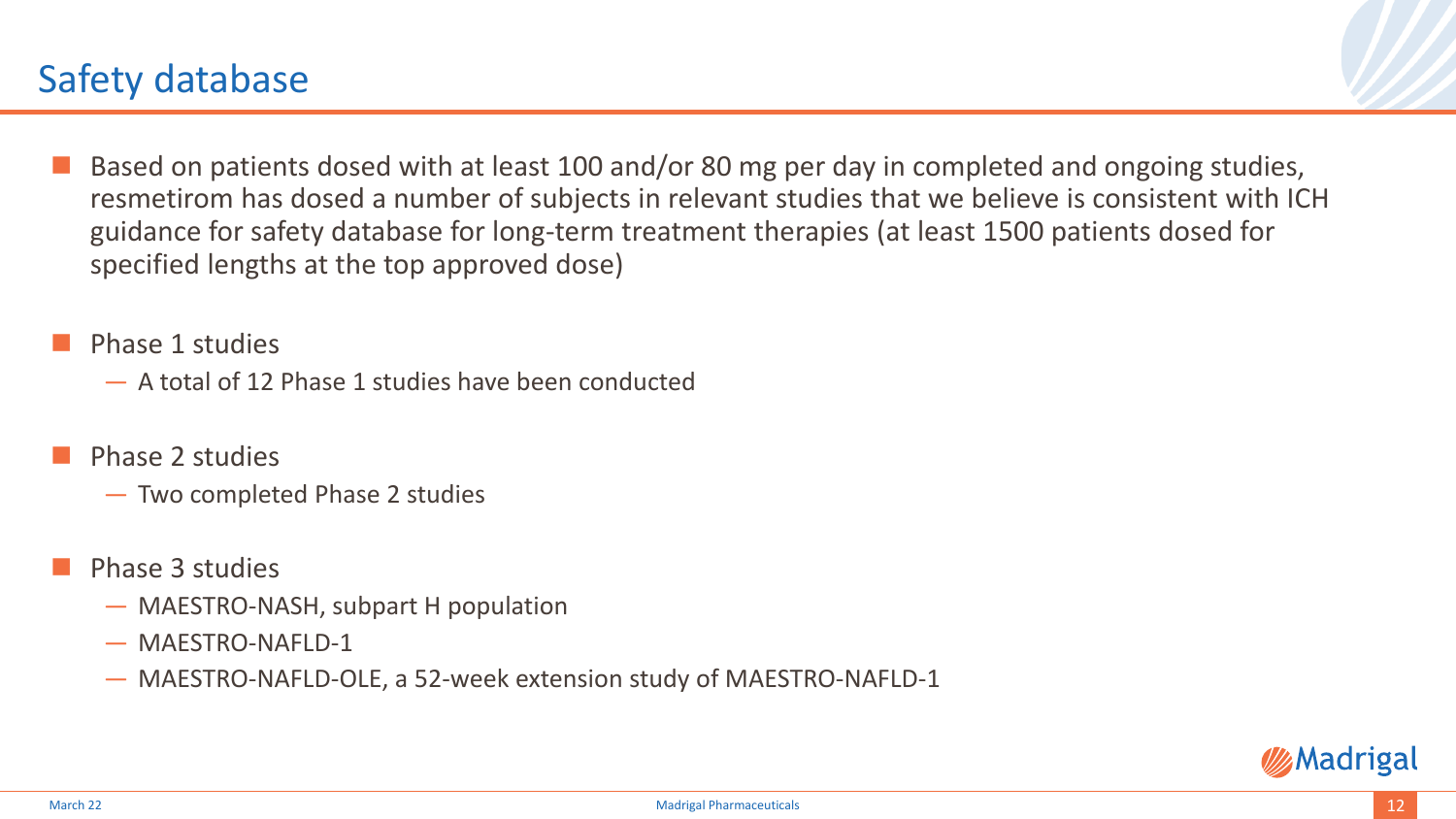- Resmetirom was safe and well-tolerated at the top dose of 100 mg as well as 80 mg in MAESTRO-NAFLD-1
- Key secondary endpoints were achieved in MAESTRO-NAFLD-1 at both dose groups
- Safety and efficacy are in line with expectations from Phase 2 liver biopsy study and randomized parallel open label 100 mg arm of MAESTRO-NAFLD-1
- ◼ Positive results from this trial support our conviction that resmetirom has the potential to be the first medication approved for treatment of patients with NASH and liver fibrosis

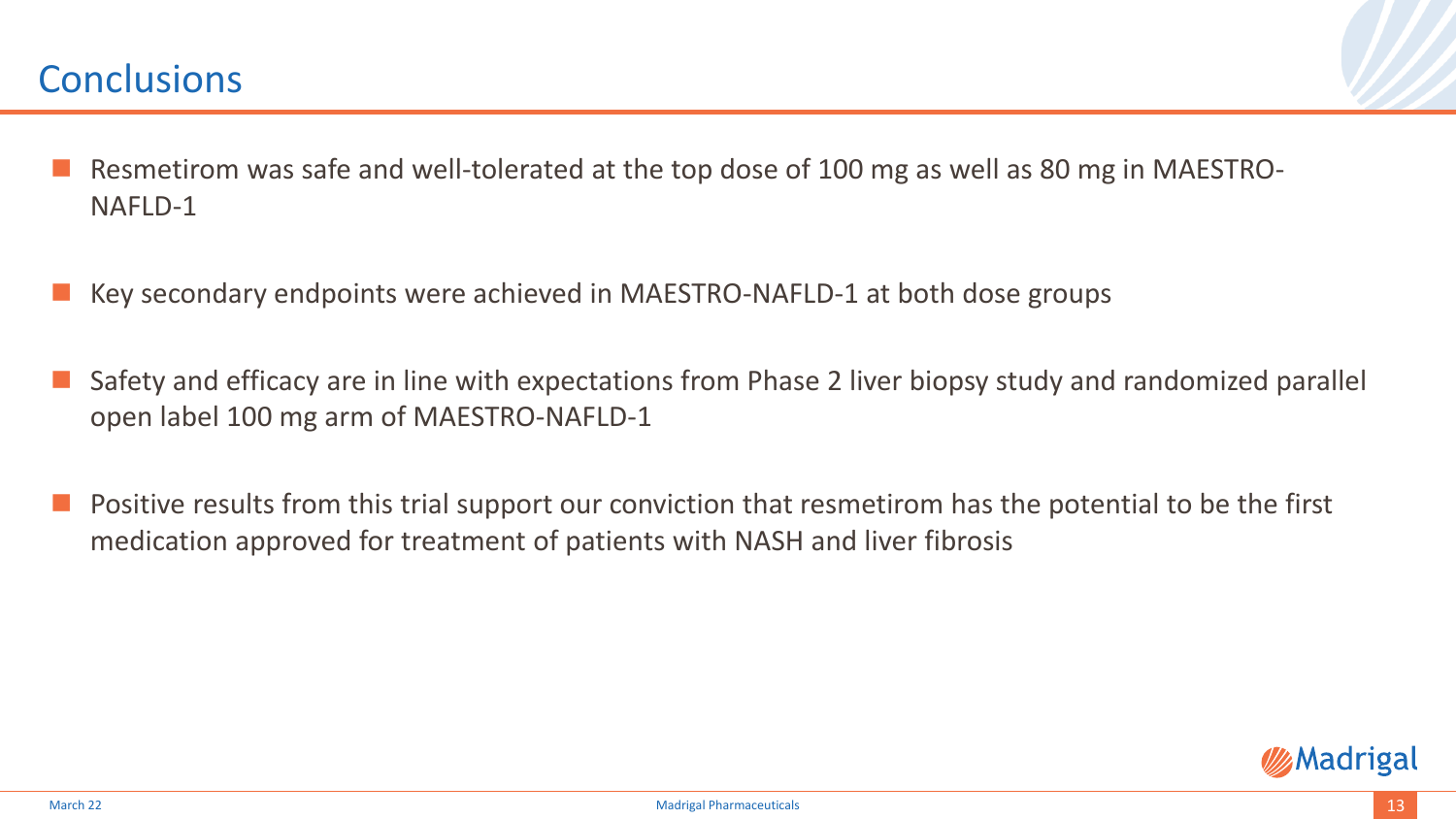